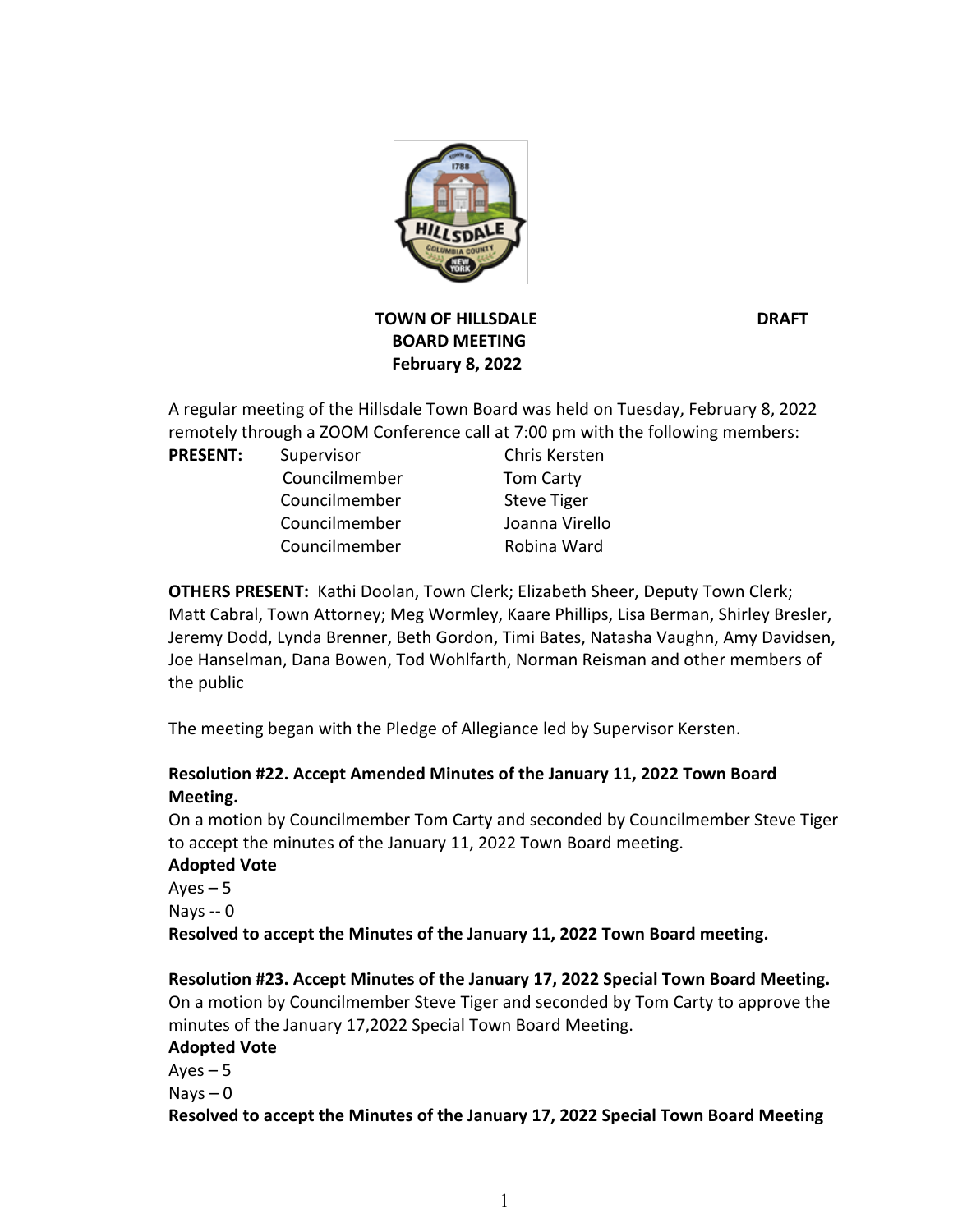### **Supervisor's Report** – Supervisor Chris Kersten.

The Supervisor began by thanking Board members Joanna Virello and Robina Ward, Highway Supervisor/Fire Chief Richard Briggs and the Fire Company volunteers for their efforts in responding to last Friday's extended power outage with the Warming and Recharging Center in the Firehouse. Also to David Harrison, Director of the County's Emergency Management, with whom he consulted all day for guidance and sharing of NYSEG updates. Councilmember Steve Tiger suggested the Town's 2006 Emergency Plan Be update and the Supervisor agreed.

- COVID As of yesterday, new cases in Columbia County dropped to 23, a 2% decrease from the day before. Within the last 14 days, there has been a 61% decrease in cases reported. Precautionary measures will continue at Town Hall until a new directive from the Public Health Department.
- Test Kits and masks are available in Town Hall for residents.
- County Board did not hold its regular January meeting and will resume February 9. Bids are being received for new compacting units and six (6) Transfer Stations, including Hillsdale.

# **Highway Superintendent** – Richard Briggs.

The Crew is busy with plowing and sanding due to the recent ice storms. Now using the Generator in the Highway Garage on a regular basis and it may need some repair or replacement.

Briggs said they are having difficulty plowing Cold Water Street with the pick-up and would like to advertise the Parking law and work with the new residents to understand the Northerly side needs to be kept clear for the period November 1 through April 15. Discussion. Steve Tiger suggested a seasonal road sign saying what the rule is. Robina suggested a sign on both ends of Cold Water Street. Briggs agreed.

# **Resolution #24. 284 Agreement for Expenditures of Highway Moneys 2022**

On a motion by Councilmember Robina Ward and second by Councilmember Steve Tiger to approve the Agreement between the Highway Superintendent of the Town of Hillsdale and the undersigned members of the Town Board for General repairs and permanent improvements as presented

### **Adopted Vote**

Ayes  $-5$  $N$ ays  $-0$ 

# **Resolved to approve the Agreement for Expenditures of Highway Moneys 2022**

Speed Signs. Superintendent Briggs asked for suggestions of the next location to move the new Town speed signs.

Councilmember Virello stated there had been suggestions on Facebook for signs on State Route 23. These signs are for Town Roads. An audience member offered she had spoken with the Sheriff's office and they will be placing their sign on State Route 23 once the snow and ice have cleared. Steve Smith put in a formal request for one of the signs to be posted on Craryville Rd. With Consideration for Old Town Road, Whippoorwill Road and Craryville, the Supervisor will send out an email chain asking for more suggestions.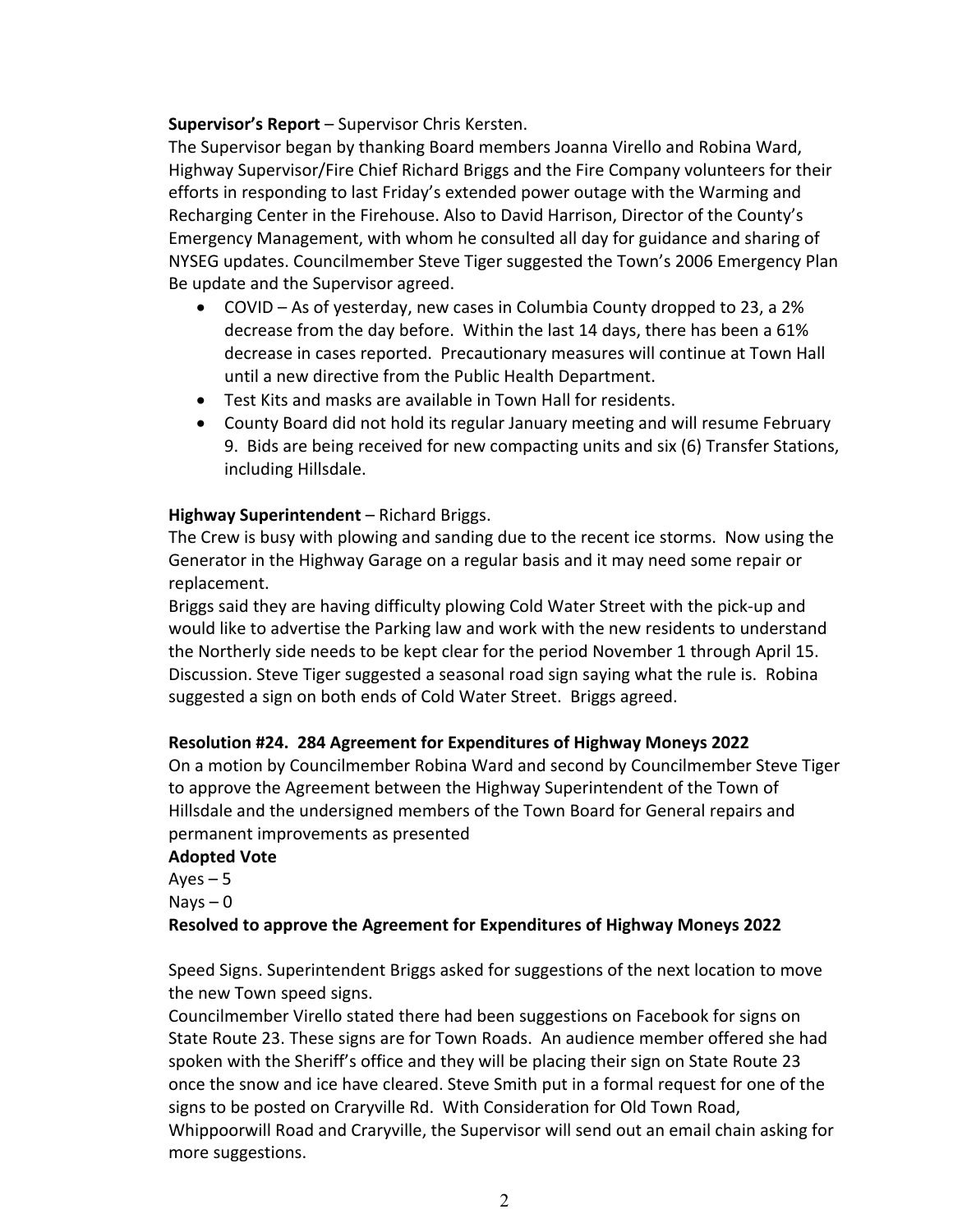**Town Clerk** – Kathi Doolan- Many residents are coming in for Covid test kits and N 95 masks. The Town is expecting to receive more test kits on a regular basis. Thanks in part to the new 2022 Transfer Station stickers, and to dog license renewals with multiple dogs, the Town Clerk's office collected a record \$776.00 in fees in January. Dog Control Officer's report. A resident sent Kyle Miller a letter thanking him for reaching out about keeping dogs on leads per the legal requirement. She shared this with her "irresponsible" neighbor who are no longer loose in her yard. She also recommended the Town have stocked "doggie clean-up bags" for recreational areas and recommended the leash-law be posted on signs where appropriate. The Clerk suggested the leash law be updated and the Town consider receptacle cans for dog waste.

**Fire District** – Joe Hanselman, Jr. Not in attendance

**Tax Collector** – Joe Hanselman, Jr. Not in attendance.

The Supervisor read Joe's report. He gave the Town a check in the amount of \$1,347,132 collected in taxes. There was a new record for on-line payments. Many residents prefer to come to Town Hall and pay personally.

### **Public Comments –**

Regarding Town speed signs discussed earlier with the Highway Superintendent, Steve Smith suggested if Craryville Road is a location, it be placed going North. Amy Davidsen thanked the Town and the Highway Department for handling the recent ice storm. She also suggested lowering the speed limit on Mitchell Street to 35 mph. The Supervisor stated that the Town had requested the DOT reduce speed limits on a number of Town Roads and all of the requests were denied. Richard Briggs stated that since it is a State decision perhaps the request be made referring to State-owned single roads rather than a group of Town Roads.

Paul Duernberger asked for speed signs on Collins Street and Mitchell Street, particularly for the last hour the Transfer Station is open.

### **Old Business/New Business**

#### **Sewer District – Supervisor Kersten**

According to Mike Scheller**,** Wastewater Operator, the Town's system continues to operate well at 1/3 capacity. The new Assistant Operator, Clifford Albright, is on board and working closely with Mike.

The Town closed 2021 with and \$8,557.00 surplus which is a significant turn-around from previous years.

The Town accountant continues to look into the debt total the Sewer District owes the Town and hopes to have the final total for the March Board meeting and next steps for repayment as required by the State.

### **Town Board Reports**

**Human Resources** – Steve Tiger. Suggesting three copies of the Employee Handbook be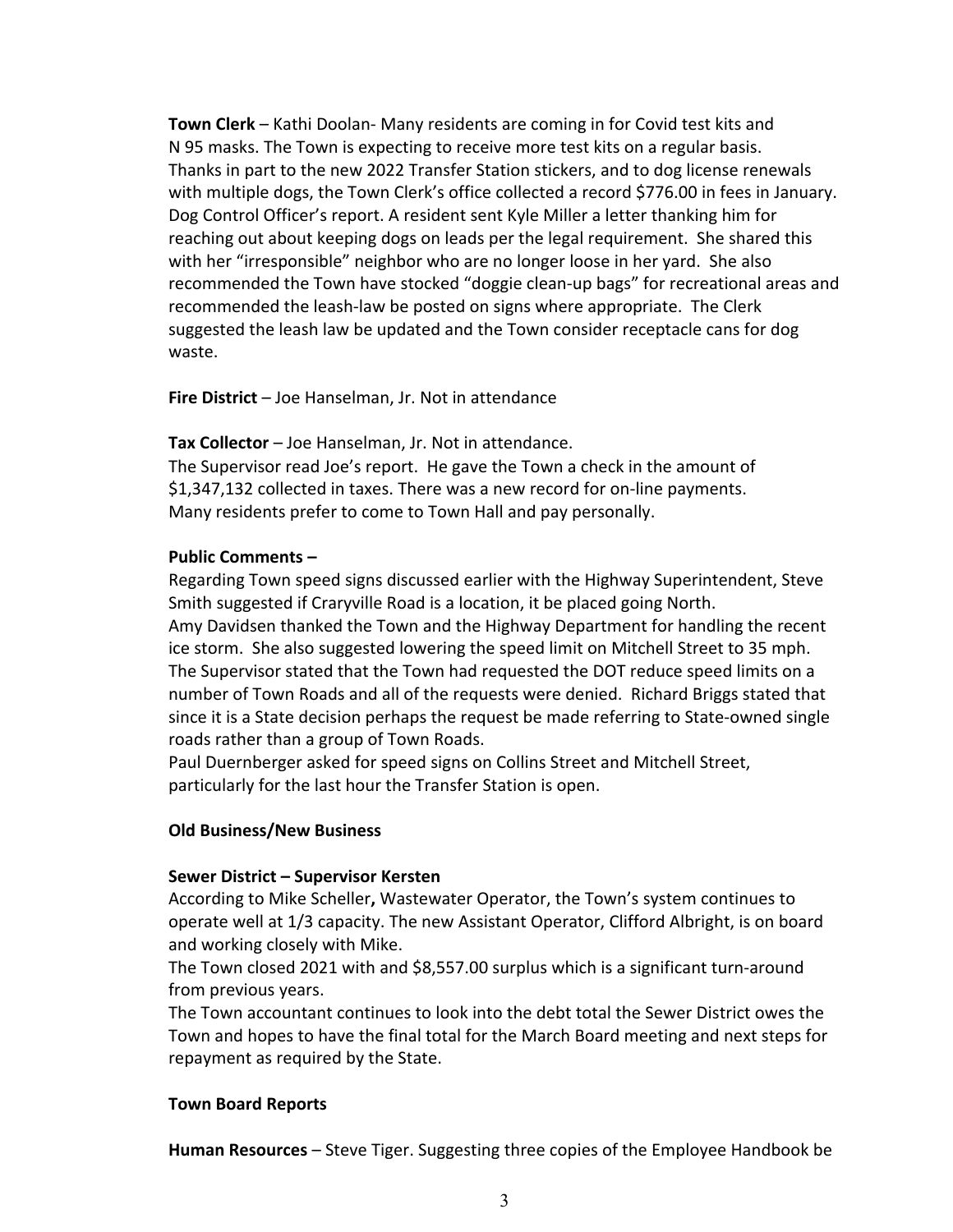printed. One for the Highway Garage, one for the Town Clerk's office and another in Town Hall as an extra copy. Printing to be done through the County.

Sexual Harassment Training to be completed again. Every Town employment and volunteer will receive an email with Verification form.

Since the Justices and Court Clerk and Assistant Court Clerk are employees of the Town, Steve and the Supervisor met to discuss how to codify their employment within the ECode.

**Infrastructure** – Robina Ward. As Richard Briggs suggested, the Generator in the Highway Garage needs to be replaced. She also suggested getting a small Generator for the Town Hall to keep the heat and the computers working. Budget Amendments will be needed to pay for the Generator.

Mold Mitigation. Now with Procurement Policy can move ahead with a timeline for contractors.

Street Lights. Three are out. LED sensors and timers are needed.

Engineering RFP sent to the Board this afternoon. If everyone in agreement, Ward would like to send it out next week.

#### **Motion. Accept Engineering RFP.**

On a motion by Councilmember Tiger and seconded by Councilmember Carty to accept the Engineering RFP subject to what may be minor revisions by the Attorney for the Town and authorize Robina to circulate it.

#### **Motion Vote**

Ayes  $-5$  $Nays - 0$ **Motion Carried**

**Parks –** Joanna Virello. Received two quotes for new mower: John Deere, \$10,151.00 and Salem Farm Supply, \$10,700.00

**Resolution #25**. Purchase a new mower for the Roe Jan Park.

On a motion by Robina Ward and seconded by Joanna Virello for the purchase of a Z930M commercial Z-track mower for a total of \$10,152.00 ordered through United Ag and Turf.

### **Adopted Vote**

 $Ayes - 5$ 

 $Nays - 0$ 

### **Resolved to purchase a Z930M commercial Z-track mower for the Roe Jan Park.** Youth Program Update.

Joanna has been in touch with Jessica Nabozny with the County and she needs to fill out some forms for our annual refund.

Dog Training sessions. Nora Hayes, professional Dog trainer, contacted her suggesting giving training lessons near the Hilltop Barn this Summer. A nominal fee would cover her insurance and make a donation to the Park.

Farmer's Market. Steve Tiger and she are meeting scheduled with Ron Bixby to discuss this year's agreement with the Park.

Community Garden. Two women contacted her about creating a community garden in the Park and donating the food to the Roe Jan Food Pantry and the Blessing Box.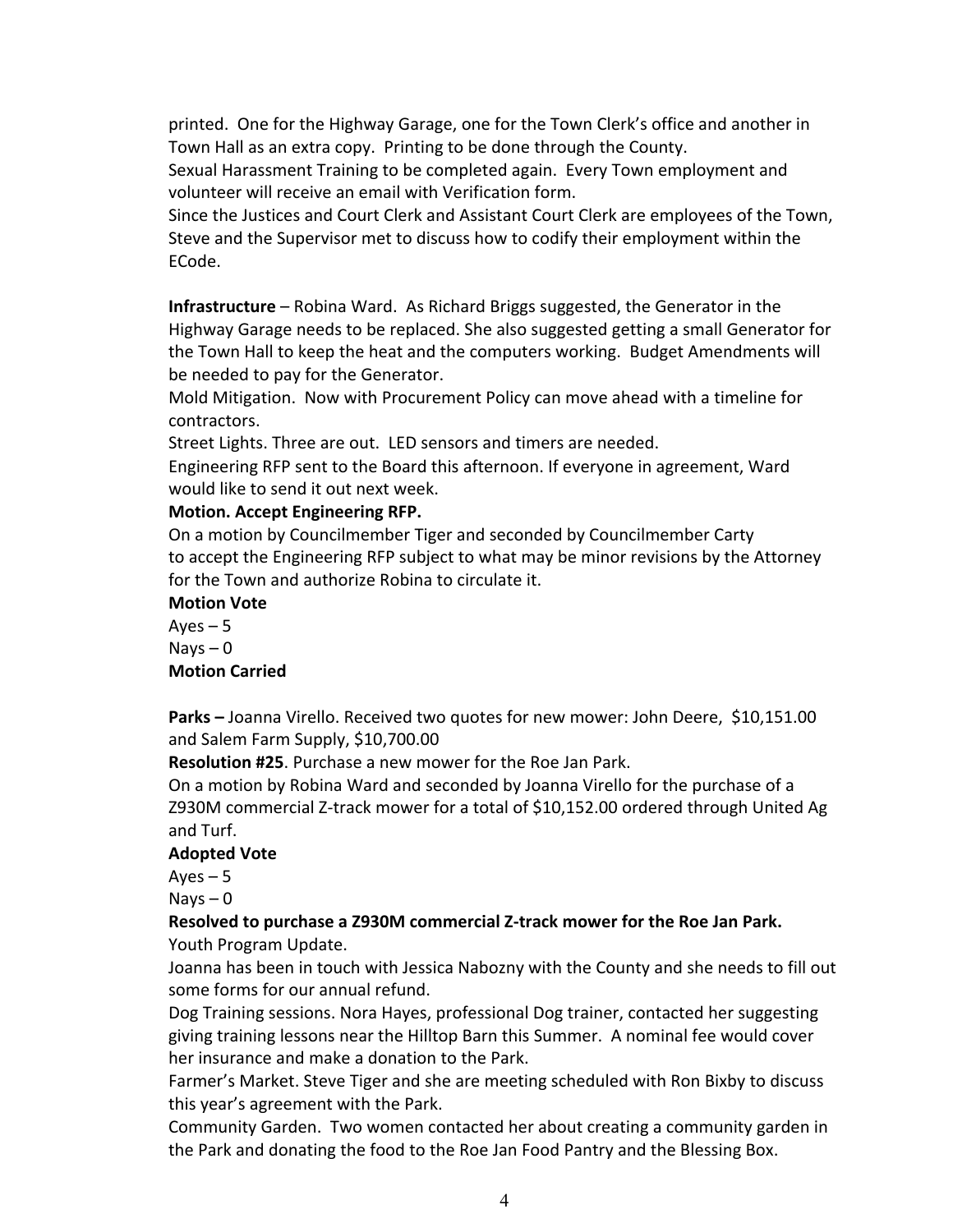Meeting with them and Robina to discuss their needs and present a budget. The Dog Run has a hole in the fence on the Route 23 side. Would like to repair that and discuss moving the Dog Park to level land at a later date.

Megan McCann has questions about donations to the Park through the Farmer's Market and upgrading the tables and chairs.

#### **Committee Reports**

**Economic Development** – Tom Carty. Last meeting, January 26.

Tod Wohlfarth is providing the necessary designs of the new Town seal for letterhead, business cards, vehicles and business systems.

Joanna Virello is working on communications with Social media during power outage. She may have a new location on Route 23 for a Town sign.

Discussing a "Get Involved" campaign on Social media and the newsletter.

Website maintenance and updates. Tod Wohlfarth reported a redesign is set for July. He and Elizabeth Sheer are working on it along with heavy users of the website.

The Supervisor stated that Barbara Pascale Olsen, Chair of the Planning Board has asked the Board to approve a new member replacing the vacant seat.

**Resolution #26. Approve Brandon Latine to vacant Planning Board seat** On a motion by Councilmember Tom Carty and seconded by Councilmember Robina Ward to approve Brandon Latine as a new member of the Planning Board.

**Adopted Vote**  $Ayes - 5$ Nays - 0 **Resolved to approve Brandon Latine to vacant Planning Board seat.**

**Hamlet Committee** –Toby Butterfield. Not in attendance. Their reported was circulated to the Board.

**Safe at Home Committee** – Joyce Lapenn. The committee has applied for a Grant from the Bank of Greene County for Senior Chore Services Day in the Fall. Last year they served nine households. The committee is also hosting a workshop in the Fall addressing the issues for making homes for Senior safe.

**Public Comments** – Steve Smith asked if the indebtedness of the Sewer District is accurate and how it is to be paid. The Supervisor replied the accountant is working to establish the dollar total. The Comptroller's office says it has to be paid within 12 months. There will be more in the March meeting.

Amy Davidsen asked if the LED light could be adjusted to a warmer tone. Councilmember Ward replied they are set to a uniform color and are all calibrated to same temperature. Amy asked about the lights over the Gas Station, the Gulf. Robina suggested writing to the Building Inspector. It is a DOT issue.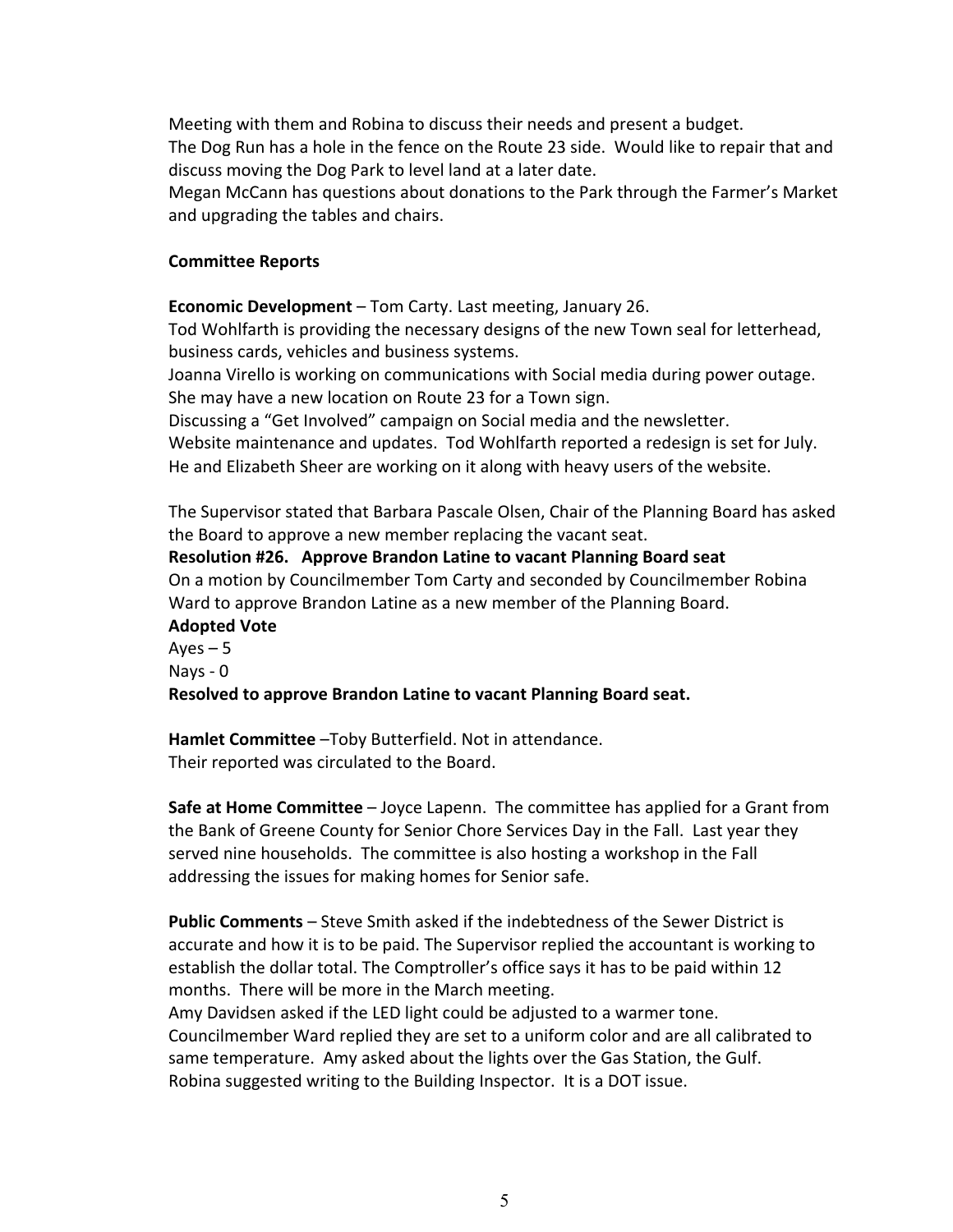### **E-Code 360, Local Law #1, 2022**

**Motion**. Classify the adoption of Local Law #1 of 2022 as a Type 2 action for purposed of SEQR.

On a motion by Councilmember Tom Carty and seconded by Councilmember Steve Tiger to classify the action of Local Law #1, 2022 as a Type 2 action for purposes of SEQR. **Motion Vote**

 $Ayes - 5$  $N$ ays  $-0$ **Motion Carried**

**Resolution #27. Enact the resolution to adopt the Local Law #1, 2022.** On a motion by Tom Carty and seconded by Robina Ward to adopt the Local Law #1, 2022. **Adopted Vote**   $Ayes - 5$  $Nays - 0$ **Resolved to adopt the Local Law #1, 2022**

**Solar Panels for Highway Garage -** Tom Carty. A full RFP to install solar panels on the Highway Garage was advertised in the Register Star and on the website. The Town received one response. The response is within budget. They will mount 21 solar panels for the cost of \$24,991.00. The majority will be paid for with a NYSERTA Grant.

**Resolution #28**. Accept the bid to install solar panels on the Highway Garage. On a motion by Robina Ward and seconded by Joanna Virello to install solar panels on the Highway Garage totaling \$24,991.00. The Town currently has \$20,000 with the balance coming when there is further distribution from the NYSERTA Grant. **Adopted Vote**

Ayes  $-5$ Nays – 0

**Resolved to accept the bid to install solar panels on the Highway Garage.**

**Grants Update -** Supervisor Kersten stated he distributed the current status report Victor Cornelius submitted. Victor has had an agreement with the Town for the past three years and no grants have been awarded. The Supervisor recommended the Board adopt the RFP for a Grant writer and that Victor be given the opportunity to apply as part of the RFP process. Currently there is an urgency to fund the West End Road bridge and Supervisor Kersten recommended the Board negotiate a second agreement with Victor for that project. Discussion. Robina Ward expressed concern about the timing. She would like to review and determine what the dates are and not approve the motion at this meeting. Tom Carty asked what the dates are and said the only deadline he knew was in April for the West End bridge. The Town will retain Victor Cornelius. He has 30 days to continue the current agreement. There will be a separate agreement for the West End Road bridge. The Town is looking for a grant writer under different conditions and terms.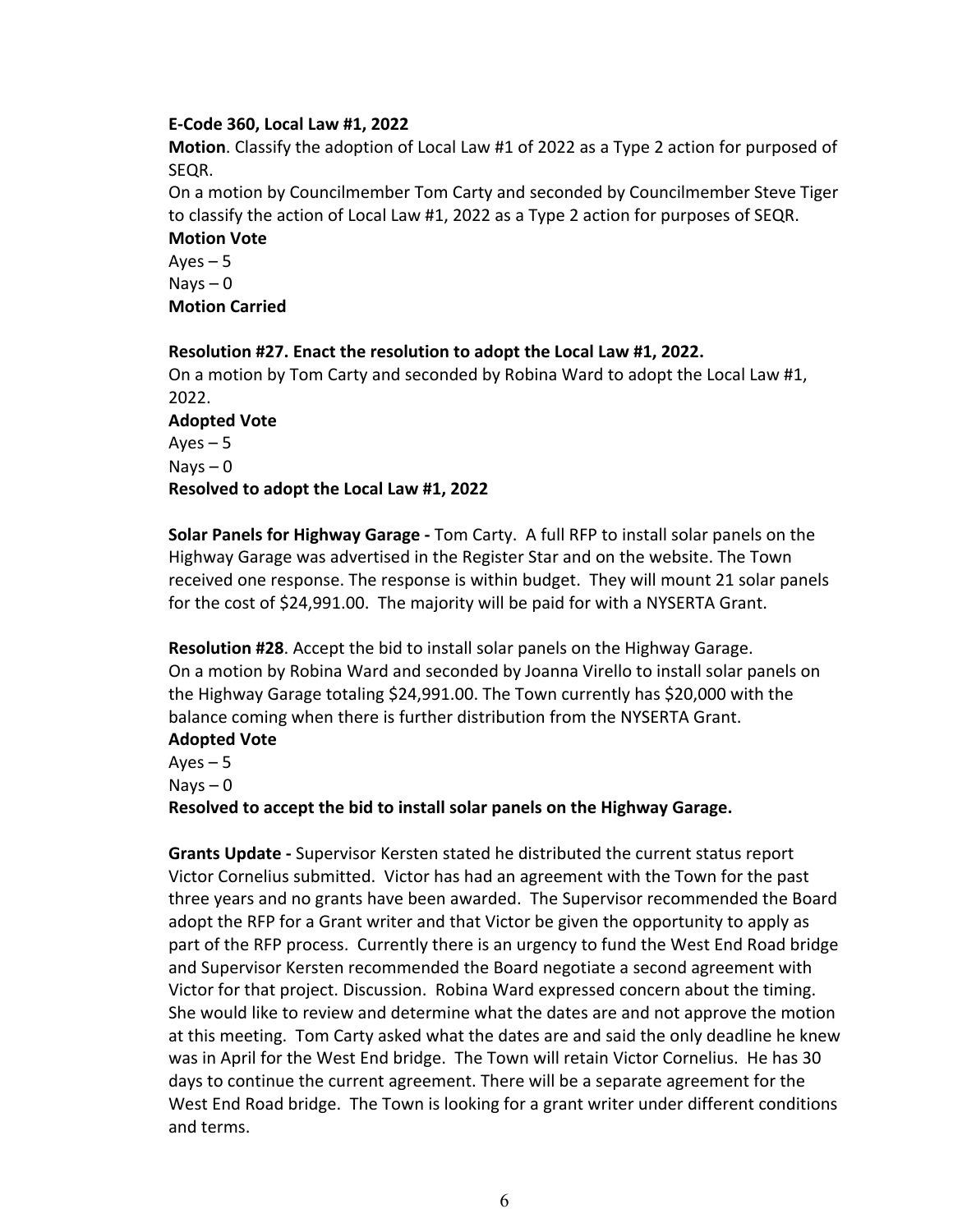### **Resolution #29. Approve RFP (Request for Proposal) for a Grant Writer**

On a motion by Tom Carty and seconded by Steve Tiger to approve the RFP as written with revisions by the Town attorney.

#### **Adopted Vote**

 $Ayes - 5$  $N$ ays  $-0$ **Resolved to approve the RFP for a Grant writer.**

**SAM. –** Tom Carty**.** System for Award Management will replace the DUNS number in April. An application is required. The SAM number is necessary to apply for Federal Grants. Tom requests authorization to work with this third-party service. **Ressolution #30.** Authorize \$597.00 for Tom Carty to work with the SAM service On a motion by Steve Tiger and seconded by Tom Carty to authorize Tom Carty to work with the SAM service at the cost of \$597.00.

Adopted Vote

 $Ayes - 5$ 

 $N$ ays  $-0$ 

**Resolved to authorize Tom Carty to work with the SAM service at the cost of \$597.00.**

**ENGINEERING.** The Supervisor stated he circulated a report from Creighton Manning regarding the Whippoorwill Road intersection. He asked the Board to review and come to the March meeting with recommendations.

A meeting was held with the PAC regarding the Streetscape Project. The Engineer came up with an option #4 Next step is to organize a meeting with neighbors to have a public meeting. There is a cost estimate of \$813,000. Will need grant funding. Robina suggested a ZOOM meeting with the PAC to discuss the #4 schematic.

**Communications**. Robina Ward stated the Town needs to improve communications. Recommends a communications committee with Joanna Virello as Chair. Discussion.

### **Resolution # 31. Pay Bills, Abstract #3**

On a motion by Tom Carty and seconded by Steve Tiger to pay the bills as presented. General \$ Highway Parks Sewer Lighting Capital **Adopted Vote**:  $Aves - 5$  $Nays - 0$ **Resolved to pay the bills as presented** 

### **Adjourn Meeting**

On a motion by Steve Tiger and seconded by Tom Carty to adjourn the meeting at 8:45 pm.